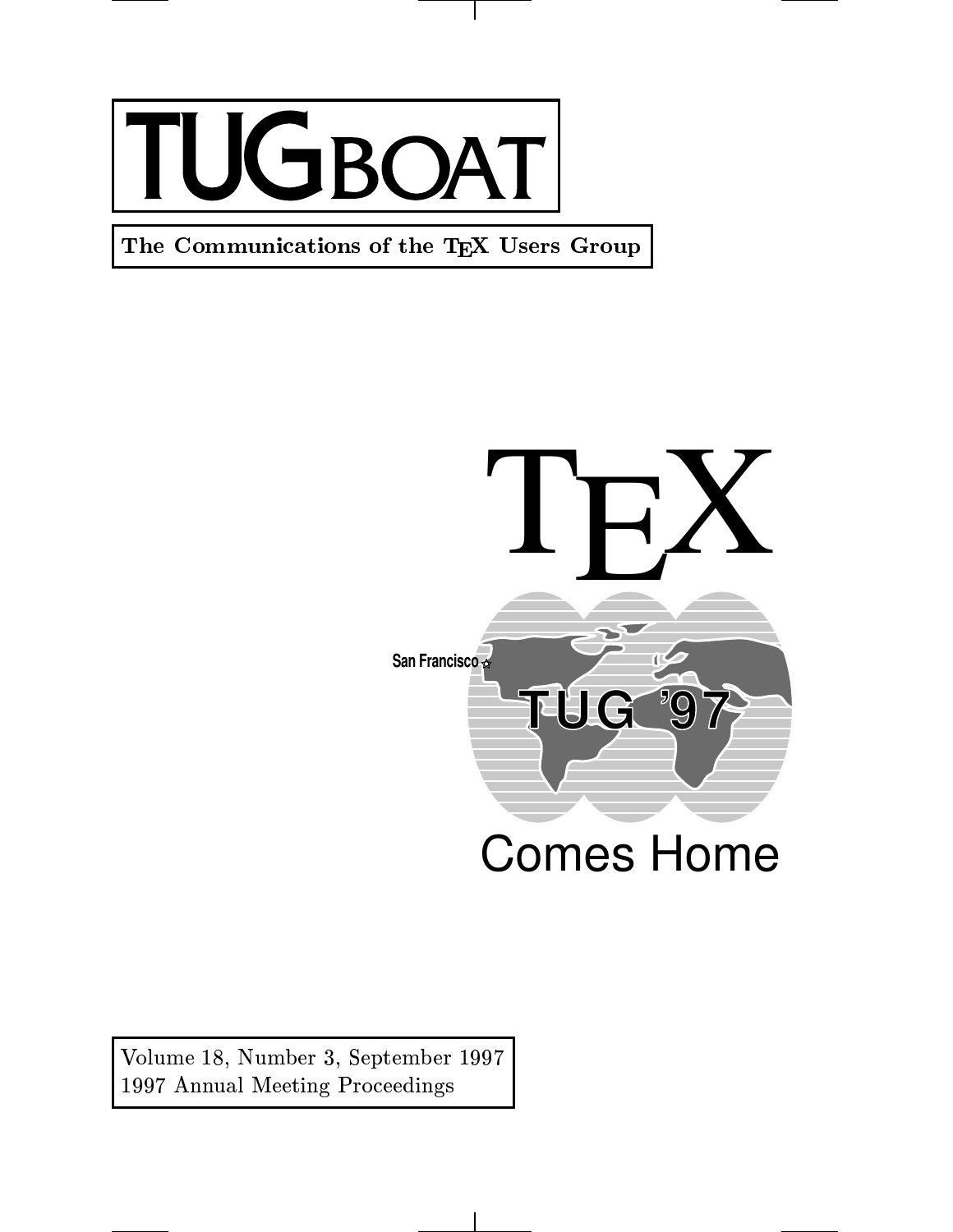1997 Annual Meeting Proceedings

T<sub>E</sub>X Users Group Eighteenth Annual Meeting San Francisco, California, July 27-August 1, 1997

# TUGBOAT

COMMUNICATIONS OF THE TEX USERS GROUP TUGBOAT EDITOR BARBARA BEETON PROCEEDINGS EDITOR ARTHUR OGAWA

VOLUME 18, NUMBER 3 SEPTEMBER 1997 PORTLAND • OREGON • U.S.A.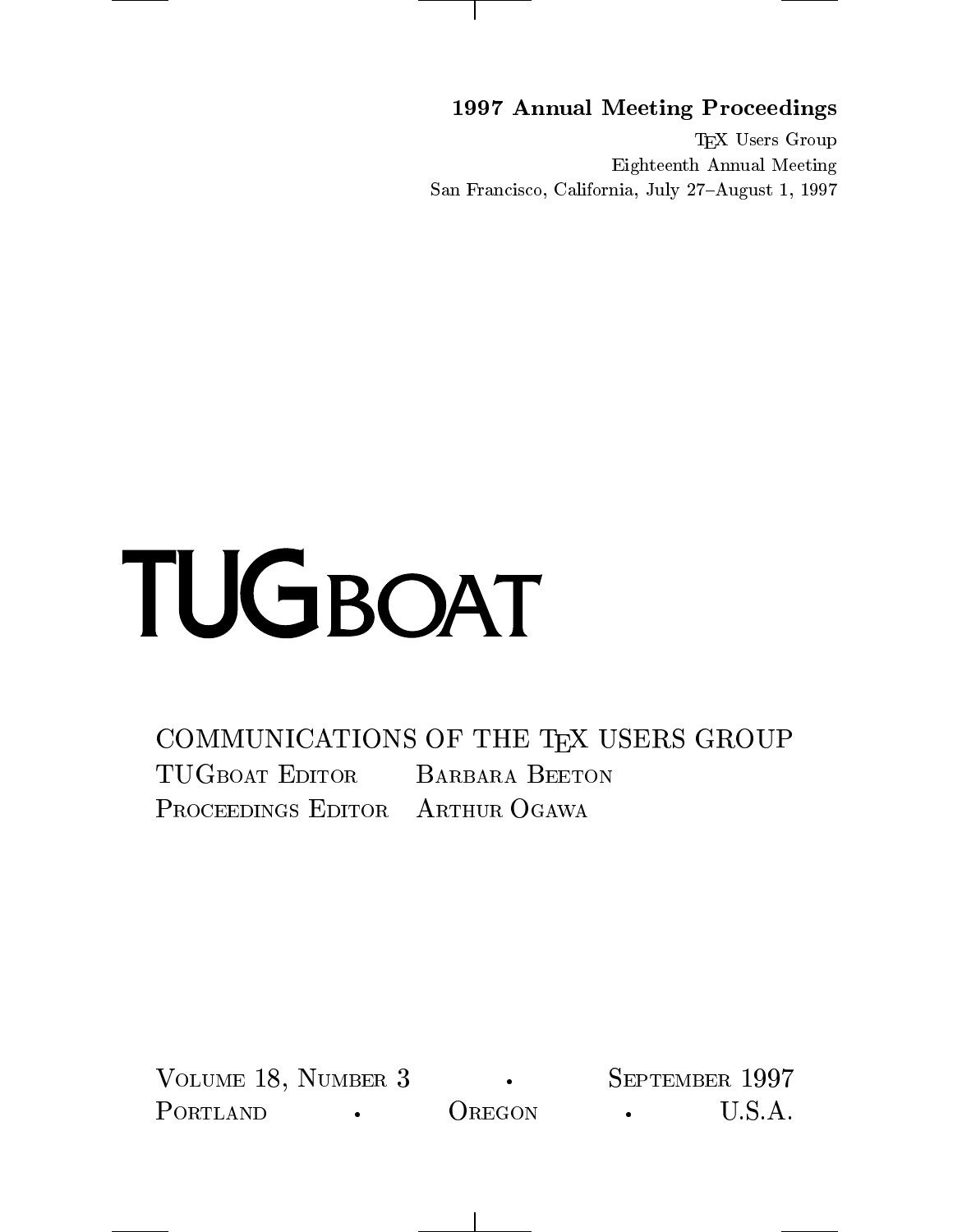# TUGBOAT

Volume 18, Number 3 / September 1997 1997 Annual Meeting Proceedings

|                                                 |     | TUG'98 146 Call for Papers                                                                                                              |
|-------------------------------------------------|-----|-----------------------------------------------------------------------------------------------------------------------------------------|
| <b>Opening Address</b> 147                      | 149 | Mimi Jett / Opening Words by the President<br>TUG'97 program                                                                            |
|                                                 |     | Pictures and TEX 151 Kristoffer Høgsbro Rose / Very high level 2-dimensional graphics with<br>TEX and XY-pic                            |
|                                                 | 159 | Ross Moore / High quality labels on included graphics, using Xy-pic                                                                     |
| TFX and                                         | 166 | Sergey Lesenko / DVIPDF and Graphics                                                                                                    |
| <b>Scientific Publishing</b><br>on the Internet |     | 170 Christopher B. Hamlin / From SGML to HTML with help from TEX                                                                        |
|                                                 |     | <b>Publishing and TEX</b> 175 Douglas Lovell / Custom legal documents for the IBM AutoLoan Exchange                                     |
|                                                 | 182 | Michael Downes / Breaking equations                                                                                                     |
|                                                 |     | <b>IATEX</b> — state of the art 195 Frank Mittelbach and Chris Rowley / The IATEX3 Project                                              |
| Typography                                      |     | Multilingual 199 Frank Mittelbach and Chris Rowley / Language information in structured<br>documents: a model for mark-up and rendering |
| Without                                         |     | 206 Werner Lemberg / New font tools for TEX                                                                                             |
| <b>Boundaries</b>                               | 214 | Werner Lemberg / The CJK package: multilingual support beyond Babel                                                                     |
|                                                 |     | News & 225 Calendar                                                                                                                     |
| Announcements                                   | 148 | Mimi Burbank / Production notes                                                                                                         |
|                                                 | 226 | TUG'97 list of attendees                                                                                                                |
| TUG Business 229                                |     | Institutional members                                                                                                                   |
|                                                 | 230 | TUG membership form                                                                                                                     |
| Advertisements                                  | 231 | T <sub>F</sub> X consulting and production services                                                                                     |
|                                                 | 232 | Y&Y Inc.                                                                                                                                |
|                                                 | c3  | Blue Sky Research                                                                                                                       |